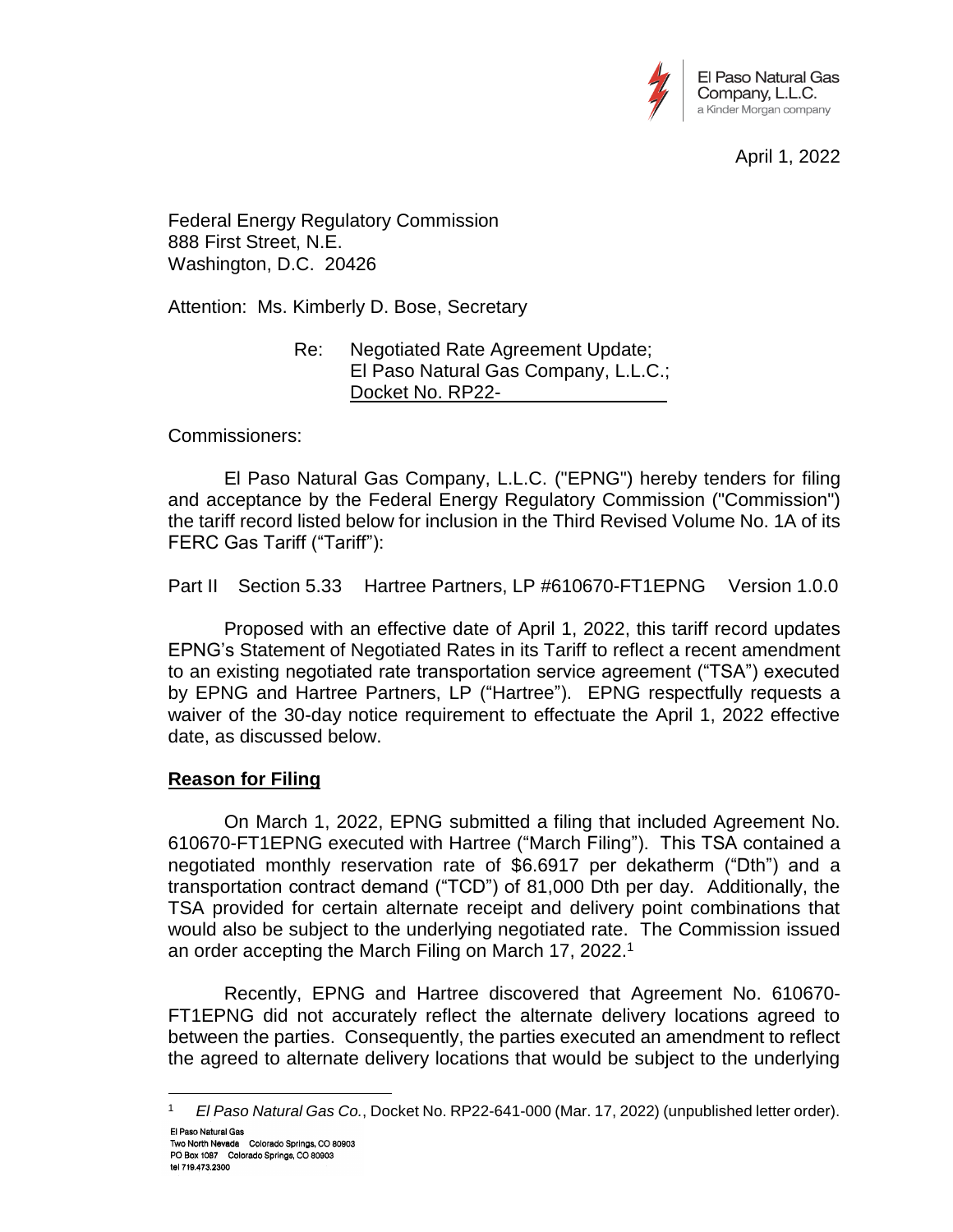fixed negotiated rate for the term of the TSA (i.e., April 1, 2022 through October 31, 2024). No other changes to the agreement have been made.

When implementing a negotiated rate TSA, the Commission's policy requires pipelines to file either the TSA or a Statement of Rates tariff record identifying the transaction.<sup>2</sup> In accordance with this policy, EPNG is submitting a tariff record to reflect the updated terms of the Amendment.

## **Description of Filing**

EPNG is submitting the following tariff record pursuant to 18 C.F.R. § 154.112(b) (2021) and Subpart C of Part 154 of the Commission's regulations.<sup>3</sup>

Part II, Section 5.33 reflects the applicable negotiated rate and updated alternate delivery locations for the Hartree TSA. Specifically, the proposed tariff record continues to include the legal name of the shipper, the negotiated rate(s), the receipt and delivery points, the transportation contract demand, the applicable Rate Schedule for the service, and the contract term. Additionally, consistent with the Commission's policy, the tariff record includes a statement to note that the underlying agreement conforms in all material respects with EPNG's Rate Schedule FT-1 pro forma service agreement.

## **Procedural Matters**

 $\overline{a}$ 

In accordance with the applicable provisions of Part 154 of the Commission's regulations,<sup>4</sup> EPNG is submitting an eTariff XML filing package, which includes the following:

- a) a transmittal letter; and
- b) clean and marked versions of the tariff record in PDF format.

EPNG respectfully requests the Commission accept the tendered tariff record for filing and permit it to become effective on April 1, 2022, consistent with the effective date of the Amendment. As such, EPNG requests the Commission waive the notice requirements as permitted by 18 C.F.R. § 154.207 (2021) of the Commission's regulations.<sup>5</sup> With respect to any tariff record the Commission allows to go into effect without change, EPNG hereby moves to place the tendered tariff record in to effect at the end of a minimal suspension period, if any, established by the Commission.

<sup>2</sup> *See Natural Gas Pipeline Negotiated Rate Policies and Practices; Modification of Negotiated Rate Policy*, 104 FERC ¶ 61,134, at PP 25-33 (2003), *order on reh'g and clarification*, 114 FERC ¶ 61,042 (2006), *reh'g dismissed and clarification denied*, 114 FERC ¶ 61,304 (2006).

<sup>3</sup> 18 C.F.R. §§ 154.201 – 154.210 (2021) (Subpart C).

<sup>4 18</sup> C.F.R.  $\S$ § 154.101 – 154.603 (2021).

<sup>5</sup> *See, e.g., Gulfstream Natural Gas System, L.L.C.*, 105 FERC ¶ 61,164, at P 11 (2003).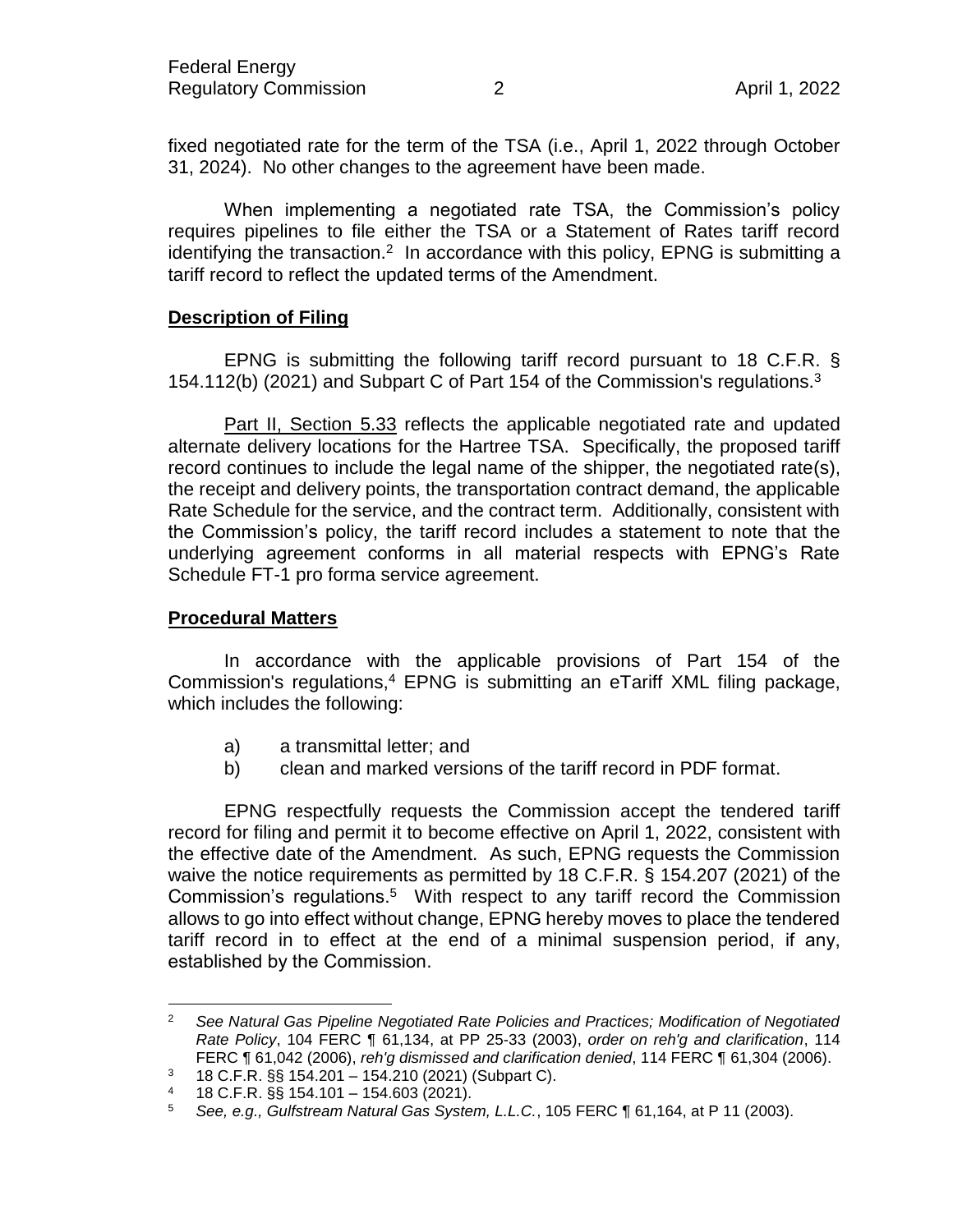Correspondence and communications concerning this filing should be directed to:

Mr. Francisco Tarin Mr. David R. Cain Director, Regulatory Affairs **Assistant General Counsel** El Paso Natural Gas Company, L.L.C. El Paso Natural Gas Company, L.L.C. Post Office Box 1087 Post Office Box 1087 Colorado Springs, CO 80944-1087 Colorado Springs, CO 80944-1087 Telephone: (719) 667-7517 Telephone: (719) 520-4534 EPNGRegulatoryAffairs@kindermorgan.com David\_Cain@kindermorgan.com

These persons have been designated for service in accordance with Rule 203 of the Commission's Rules of Practice and Procedure (18 C.F.R. § 385.203 (2021)).

The undersigned hereby certifies that he has read this filing and knows (i) the contents of such filing and the attachments; (ii) that the contents as stated in the filing and in the attachments are true to the best of his knowledge and belief; and (iii) that he possesses full power and authority to sign this filing.

Respectfully submitted,

EL PASO NATURAL GAS COMPANY, L.L.C.

By  $\qquad \qquad$  /s/

Francisco Tarin Director, Regulatory

**Enclosures**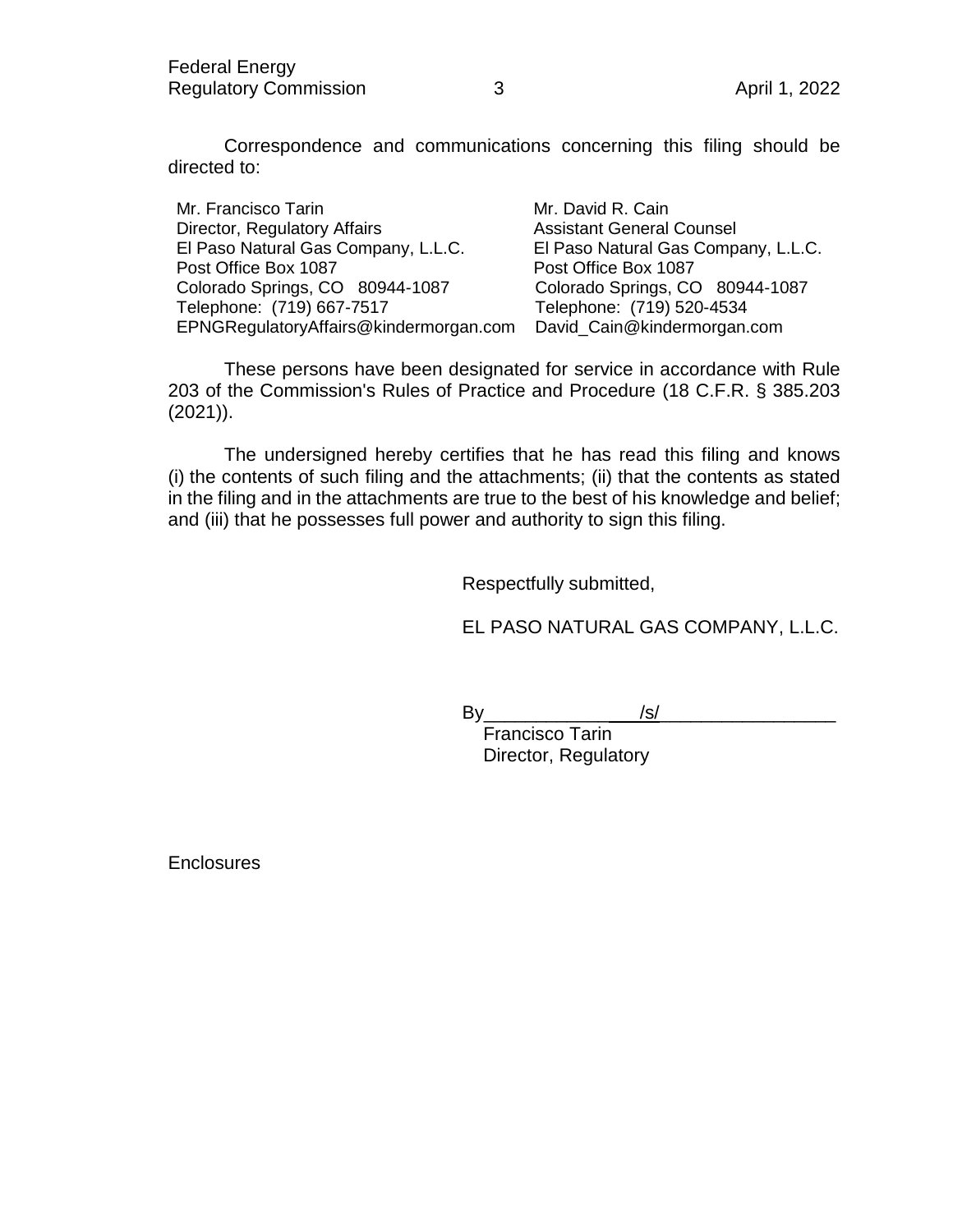# Certificate of Service

I hereby certify that I have this day caused a copy of the foregoing document to be served upon all shippers on EPNG's pipeline system and interested state regulatory commissions, in accordance with the requirements of Sections 154.208 and 385.2010 of the Commission's Rules of Practice and Procedures.

Dated at Colorado Springs, Colorado as of this 1<sup>st</sup> day of April 2022.

 $/\mathsf{s}/$ **Francisco Tarin** 

Post Office Box 1087 Colorado Springs, CO 80944 (719) 667-7517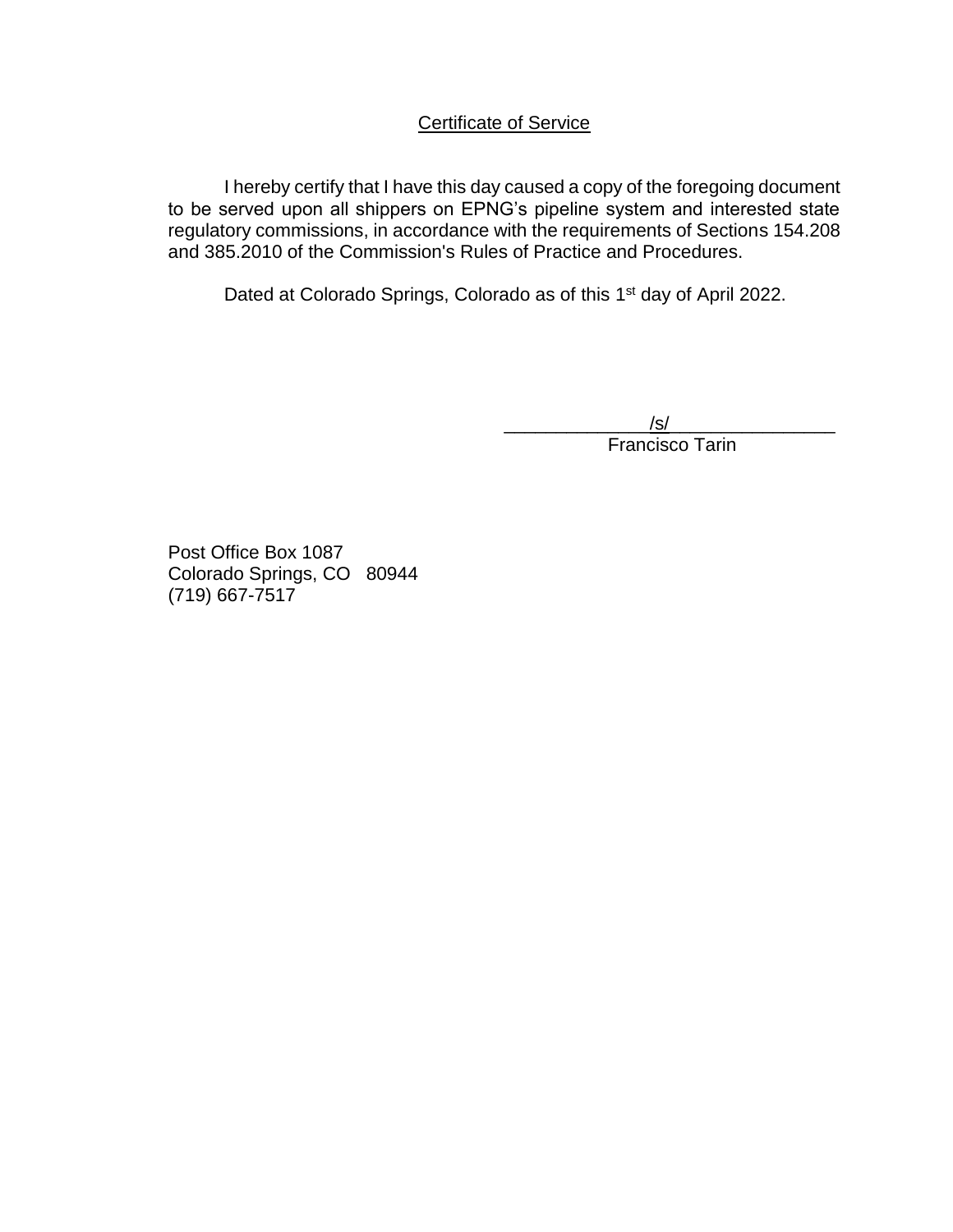### Statement of Negotiated Rates (Rates per Dth/day)

| Rate Schedule FT-1<br>Shipper Identification   | Term of<br>Service  | <b>TCD</b><br>(Dth/d) | Reservation<br>Rate $1/$ | Usage<br>Rate | Authorized<br>Overrun $1/$ | Primary Receipt<br>Point(s)                                                            | Primary Delivery<br>Point(s)                                                                                                                                               |
|------------------------------------------------|---------------------|-----------------------|--------------------------|---------------|----------------------------|----------------------------------------------------------------------------------------|----------------------------------------------------------------------------------------------------------------------------------------------------------------------------|
| Hartree Partners, LP<br>$\#610670$ -FT1EPNG 4/ | $4/1/22 - 10/31/24$ | 31,000<br>50,000      | 1a/                      | 1/2/3/        |                            | 300724 BONDADST<br>300724 BONDADST                                                     | 305421 INNDUMAS<br>314350 INGPLMOR                                                                                                                                         |
|                                                |                     |                       | 1a/                      | 1/2/3/        |                            | Alternate Receipt<br>Point(s)<br>302344 STML ANA<br>302346 STML PER<br>302347 STML SJN | <b>Alternate Delivery</b><br>Point(s)<br>302344 STML ANA<br>302346 STML PER<br>302347 STML SJN<br>314604 DPG&ETOP<br>332503 DSCALTOP<br>305421 INNDUMAS<br>314350 INGPLMOR |

- 1/ Unless otherwise agreed by the Parties in writing, the rates for service shall be Transporter's maximum rates, as may be changed from time to time, for service under Rate Schedule FT-1 or other superseding Rate Schedules. The reservation rate shall be payable regardless of quantities transported.
- 1a/ As provided in Section 4.18 of the GT&C of Transporter's Tariff, the parties agree to the following negotiated rate(s) of \$6.6917 per Dekatherm per Month which shall be payable regardless of quantities transported.
- 2/ Fuel and L&U shall be as stated on Transporter's Statement of Rates in the Tariff, as they may be changed from time to time, unless otherwise agreed between the Parties.
- 3/ Surcharges, if applicable: Unless otherwise specified, all applicable surcharges shall be the maximum surcharge rate as stated on the Statement of Rates, as they be changed from time to time.

ACA: The ACA Surcharge shall be assessed pursuant to Section 17 of the GT&C of the Tariff.

4/ This contract does not deviate in any material aspect from the form of service agreement.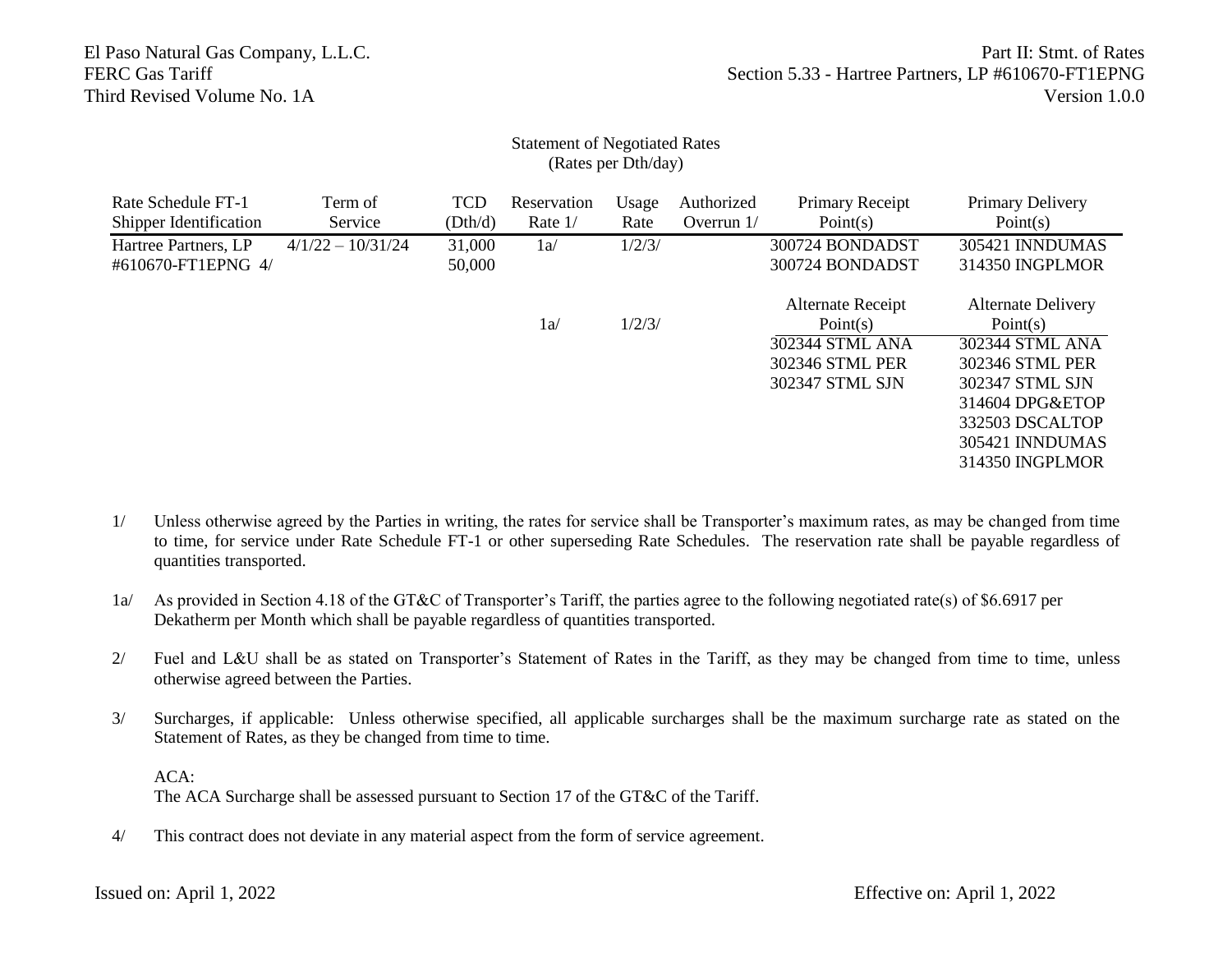#### Statement of Negotiated Rates (Rates per Dth/day)

| Rate Schedule FT-1<br>Term of<br>Shipper Identification<br>Service | <b>TCD</b><br>(Dth/d) | Reservation<br>Rate 1/ | Usage<br>Rate | Authorized<br>Overrun $1/$ | Primary Receipt<br>Point $(s)$      | Primary Delivery<br>Point(s)          |
|--------------------------------------------------------------------|-----------------------|------------------------|---------------|----------------------------|-------------------------------------|---------------------------------------|
| Hartree Partners, LP<br>$4/1/22 - 10/31/24$<br>#610670-FT1EPNG 4/  | 381,000<br>50,000     | 1a/                    | 1/2/3/        |                            | 300724 BONDADST<br>300724 BONDADST- | 305421 INNDUMAS                       |
|                                                                    |                       | 314350 INGPLMOR        |               |                            |                                     |                                       |
|                                                                    |                       | 1a/                    | 1/2/3/        |                            | Alternate Receipt<br>Point(s)       | <b>Alternate Delivery</b><br>Point(s) |
|                                                                    |                       |                        |               |                            | 302344 STML ANA<br>302346 STML PER  | 302344 STML ANA<br>302346 STML PER    |
|                                                                    |                       |                        |               |                            | 302347 STML SJN                     | 302347 STML SJN                       |
|                                                                    |                       |                        |               |                            |                                     | 314604 DPG&ETOP<br>332503 DSCALTOP    |
|                                                                    |                       |                        |               |                            |                                     | 305421 INNDUMAS<br>314350 INGPLMOR    |
|                                                                    |                       |                        |               |                            |                                     | 301016 DSCALEHR<br>332531 SOCWR       |
|                                                                    |                       |                        |               |                            | 332554 KRAMER                       |                                       |
|                                                                    |                       |                        |               |                            | 320614 IGRIFFTH<br>302144 LAPALOMA  |                                       |
|                                                                    |                       |                        |               |                            | 332553 PASTORIA<br>301693 INORBAJA  |                                       |

- 1/ Unless otherwise agreed by the Parties in writing, the rates for service shall be Transporter's maximum rates, as may be changed from time to time, for service under Rate Schedule FT-1 or other superseding Rate Schedules. The reservation rate shall be payable regardless of quantities transported.
- 1a/ As provided in Section 4.18 of the GT&C of Transporter's Tariff, the parties agree to the following negotiated rate(s) of \$6.6917 per Dekatherm per Month which shall be payable regardless of quantities transported.
- 2/ Fuel and L&U shall be as stated on Transporter's Statement of Rates in the Tariff, as they may be changed from time to time, unless otherwise agreed between the Parties.